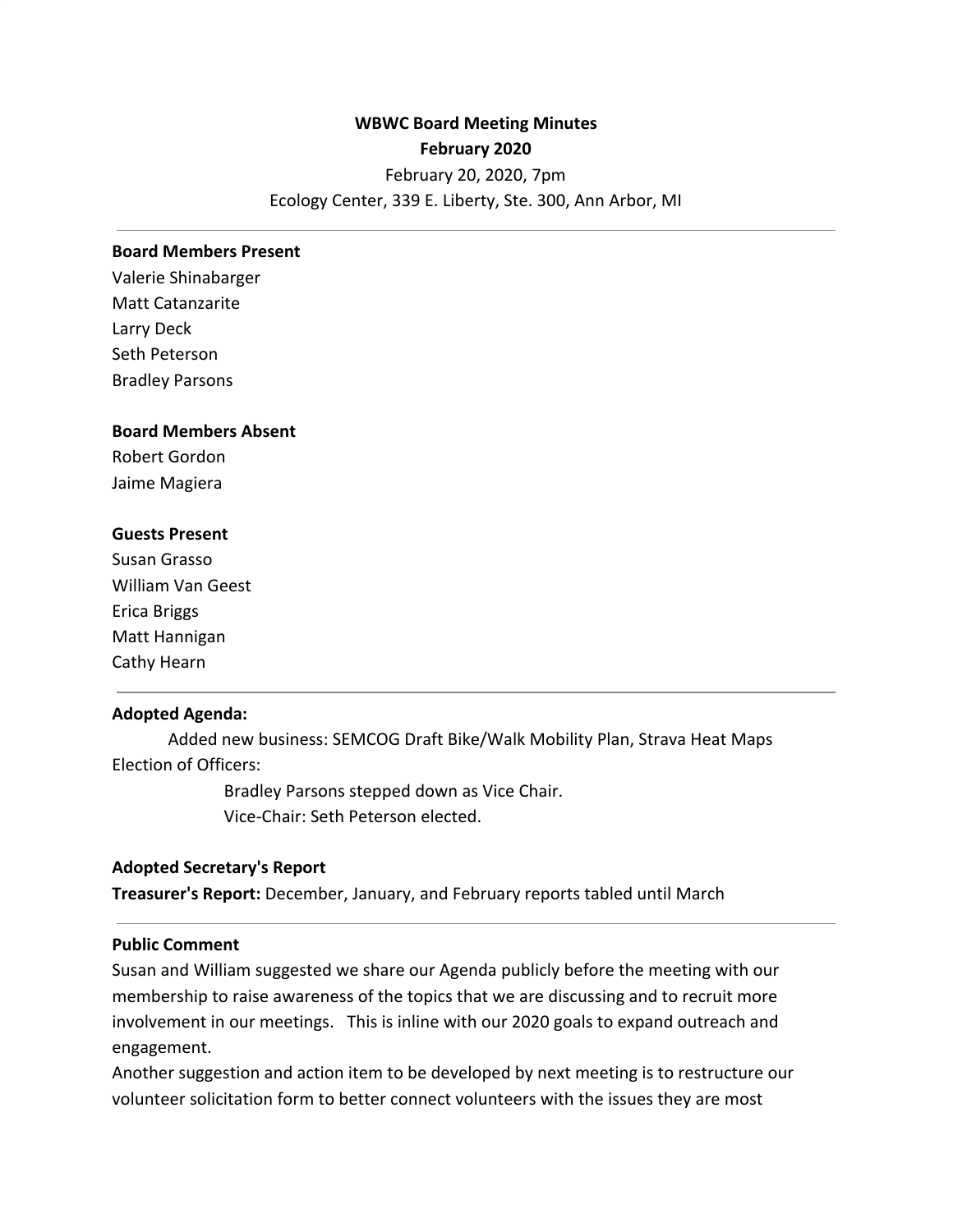interested in helping with. - An email chain will be sent out to start brainstorming how this could look.

An additional suggestion is to create a 1-page description of what we do to have available at events and as a landing page for people who discover us through various mediums. Things to maybe include are a brief history, past engagement efforts and our primary focus areas. William and Susan will start this. Valerie will reach out to Bob Krzewinksi for history.

Also during public comment time we learned what brought some of our newer guests to the meeting and how they learned of WBWC. Issues of pedestrian safety, particularly the lack of crosswalks around Washtenaw and Stadium near bus stops, and problems at night with cars turning on red and not seeing pedestrians downtown.

## **2020 Work Plan**

Begin compiling examples of the infrastructure that we advocate for to reinforce a positive vision campaign (eg. DDA people friendly streets campaign, Ypsilanti road reconfigurations, Bike friendly scores).

Gather quotes from our membership to provide perspective on things we're helping with in their communities.

Consider the value of adding paid volunteers staffing to help with tasks outside of our scope. Brad will look into this, as Common Cycle is considering the same thing.

## **2020 Volunteer Needs**

Social Media Communications lead

Events coordination (Bike Month, fundraisers, County wide sustainability campaigns)

Start planning now for events in the April/May timeframe, including partnering with other bike/walk groups

## **Priority Map**

The idea is to have this be a tool for advocacy among our membership as well as explore where there are gaps in the network of facilities throughout Washtenaw county. Larry and Matt are continuing to refine the map and update the website pages as needed.

## **Meeting Updates**

Bike Summit - planning for next year, always second sunday in February

Include a volunteer meetup with various organizations being represented. Also increase awareness of other regional summits, Lucinda Means Bicycle Advocacy Day, and HUBFEST(6/6)

Transportation Commission: